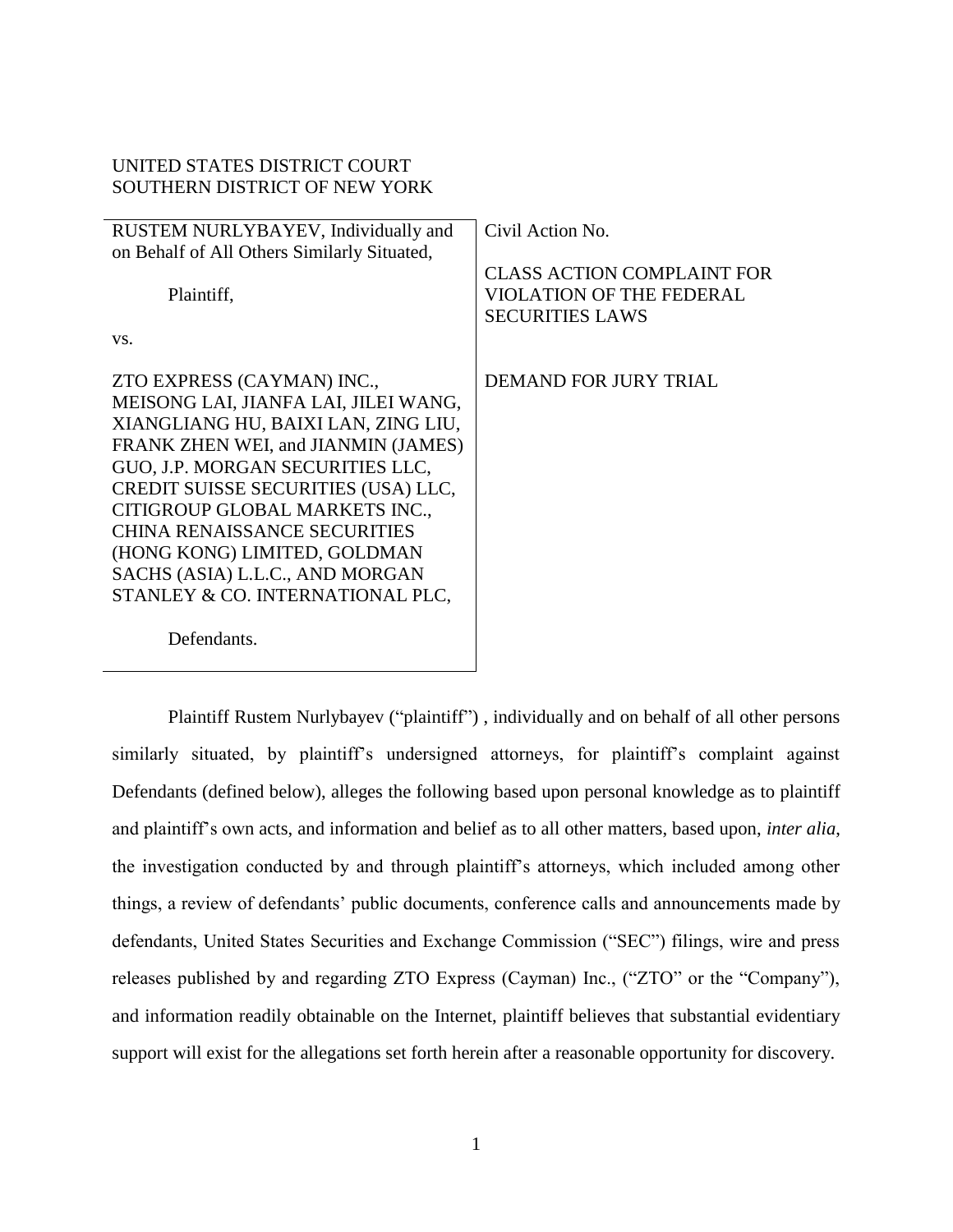## **NATURE OF THE ACTION**

1. This is a federal securities class action on behalf of a class consisting of all persons or entities other than defendants who purchased or otherwise acquired the publicly traded securities of ZTO pursuant and/or traceable to the Company's initial public offering on or about October 27, 2016 (the "IPO"), seeking to recover compensable damages caused by defendants' violations of the federal securities laws.

## **JURISDICTION AND VENUE**

2. The claims asserted herein arise under and pursuant to §§11 and 15 of the Securities Act of 1933 (the "Securities Act") (15 U.S.C. §§77k and 770).

3. This Court has jurisdiction over this action pursuant to §22 of the Securities Act (15 U.S.C. §77v) and 28 U.S.C. §1331.

4. Venue is properly laid in this District pursuant to § 22 of the Securities Act and 28 U.S.C. § 1391(b) as a significant portion of the defendants' actions, and the subsequent damages, took place within this District.

5. In connection with the acts, conduct and other wrongs alleged in this complaint, defendants, directly or indirectly, used the means and instrumentalities of interstate commerce, including, but not limited to, the United States mails, interstate telephone communications and the facilities of the national securities exchange.

#### **PARTIES**

6. Plaintiff, as set forth in the accompanying certification, incorporated by referenced herein, purchased the Company's securities at artificially inflated prices pursuant and/or traceable to the Company's IPO and was economically damaged thereby.

7. Defendant ZTO, through its subsidiaries, provides express delivery and other value-added logistics services in China. It offers delivery services for e-commerce merchants, traditional merchants, and other express service users, as well as through business partners. The Company is incorporated in the Cayman Islands and maintains its principal executive offices at Building One, No. 1685 Huzahi Road, Quingpu District, Shanghai, 201708, People's Republic of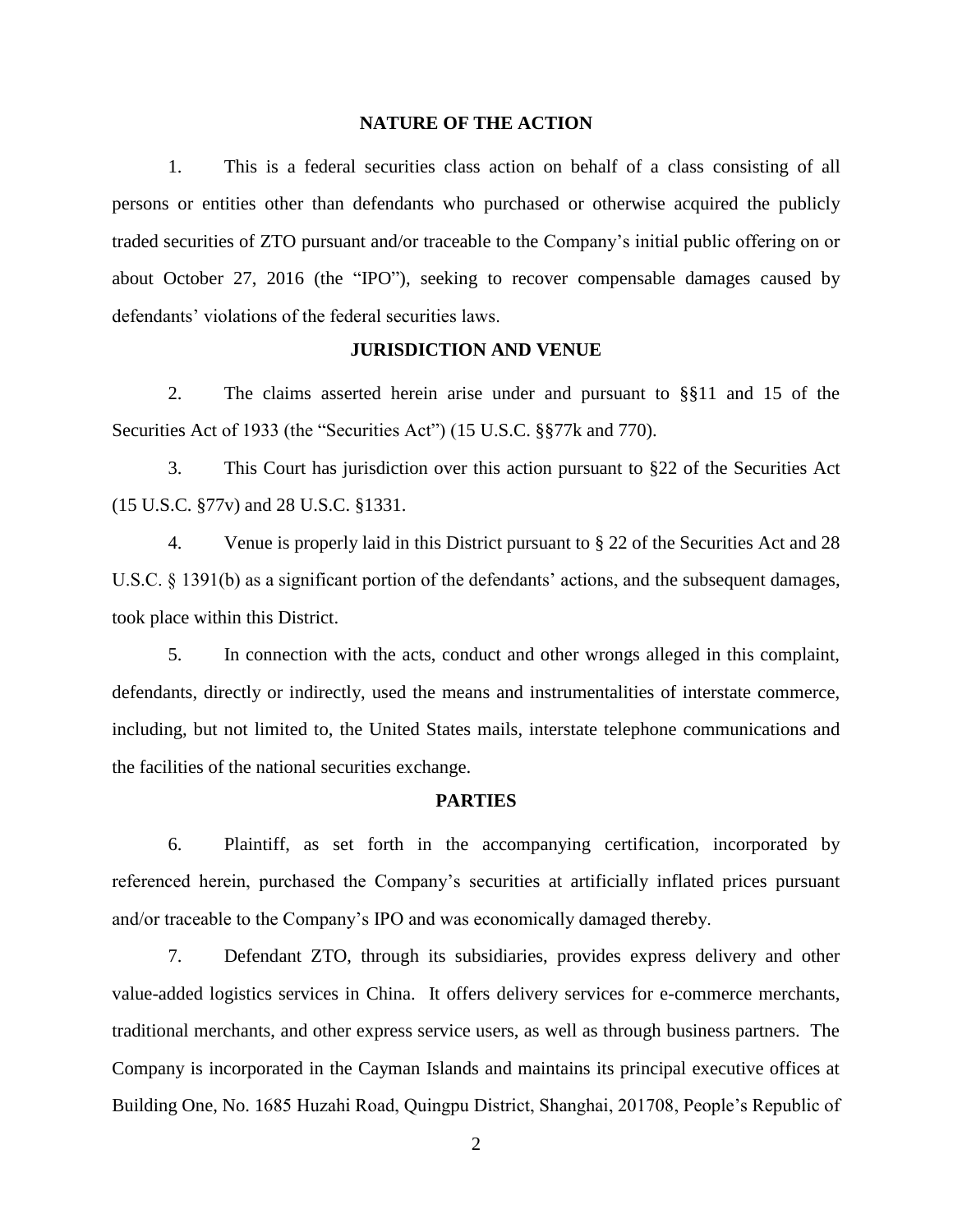China. ZTO securities trade on the New York Stock Exchange ("NSYE") under the ticker symbol "ZTO."

8. Defendant Meisong Lai ("M. Lai") was, at all relevant times, the Chairman of ZTO's Board of Directors ("Board"), and the Company's Chief Executive Officer ("CEO").

9. Defendant Jianfa Lai ("J. Lai") was, at all relevant times, a Director of ZTO's Board.

10. Defendant Jilei Wang ("Wang") was, at all relevant times, a Director of ZTO's Board.

11. Defendant Xiangliang Hu ("Hu") was, at all relevant times, a Director of ZTO's Board.

12. Defendant Baixi Lan ("Lan") was, at all relevant times, a Director of ZTO's Board.

13. Defendant Zing Liu ("Liu") was, at all relevant times, a Director of ZTO's Board.

14. Defendant Frank Zhen Wei ("Wei") was, at all relevant times, a Director of ZTO's Board.

15. Defendant Jianmin (James) Guo ("Guo") was, at all relevant times, ZTO's Chief Financial Officer.

16. Underwriter Defendants -- Under the terms and subject to the conditions in an underwriting agreement dated on or about October 28, 2016, the underwriters named below (the "Underwriter Defendants") severally agreed to purchase, and ZTO agreed to sell to them, severally, the number of ADSs indicated below:

| <b>Name</b>                                      | <b>Number of ADSs</b> |
|--------------------------------------------------|-----------------------|
| Morgan Stanley & Co. International plc           | 20,909,000            |
| Goldman Sachs (Asia) L.L.C.                      | 18,025,000            |
| China Renaissance Securities (Hong Kong) Limited | 7,210,000             |
| Citigroup Global Markets Inc.                    | 8,652,000             |
| Credit Suisse Securities (USA) LLC               | 7,210,000             |
| J.P. Morgan Securities LLC                       | 10,094,000            |
| Total:                                           | 72,100,000            |

17. Morgan Stanley & Co. International plc acted as an underwriter for ZTO's IPO and solicited and sold the number of shares of ZTO ADSs indicated above. The company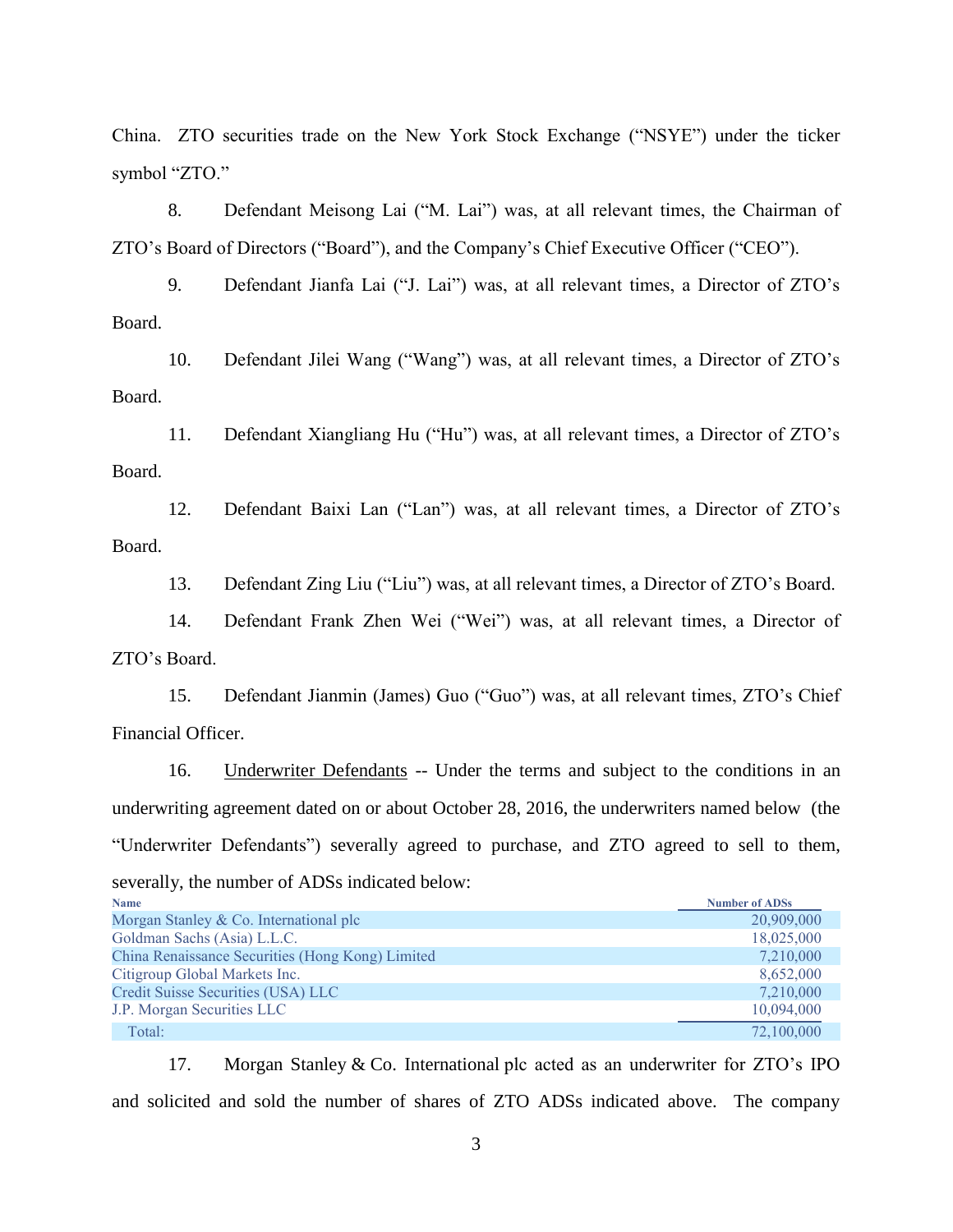provides financial services to corporations, governments, financial institutions, and individuals in Europe, the Middle East, Africa, the Americas, and Asia. It provides various services, such as capital raising; financial advisory services, including advice on mergers and acquisitions, restructurings, real estate, and project finance; corporate lending; sales, trading, financing, and market-making activities in equity and fixed income securities and related products comprising foreign exchange and commodities; and investment activities. The company was incorporated in 1986 and is based in London, the United Kingdom. The company is located at 25 Cabot Square, Canary Wharf, London, E14 4QA, United Kingdom.

18. Goldman Sachs (Asia) L.L.C. acted as an underwriter for ZTO's IPO and solicited and sold the number of shares of ZTO ADSs indicated above. Goldman Sachs (Asia) LLC is an investment-banking firm that offers financial advisory, securities brokerage, and investment management services to corporations, financial institutions, government, and high net-worth individuals. It offers mergers and acquisitions, private placement of debt and equity capital, investment research in areas of economics, portfolio strategy, and equity securities analysis, and investment advisory services. Additionally, the firm offers prime brokerage, securities lending, and futures services. It serves industrial, consumer, natural resources, healthcare, financial institutions, real estate, technology, media, and telecommunication sectors. The firm is based in Central, Hong Kong with additional offices in Beijing, China; Taipei, Taiwan; and Seoul, Korea. Goldman Sachs (Asia) LLC operates as a subsidiary of Goldman Sachs Holdings (Hong Kong) Limited. The company is located at Cheung Kong Center, 68th Floor, 2 Queen's Road, Central, Hong Kong.

19. China Renaissance Securities (Hong Kong) Limited acted as an underwriter for ZTO's IPO and solicited and sold the number of shares of ZTO ADSs indicated above. China Renaissance Securities (Hong Kong) Limited operates as a subsidiary of China Renaissance Partners, and is located at Unit 901-3, 9th Floor, Agricultural Bank of China Tower, 50 Connaught Road Central, Central, Hong Kong.

20. Citigroup Global Markets Inc. acted as an underwriter for ZTO's IPO and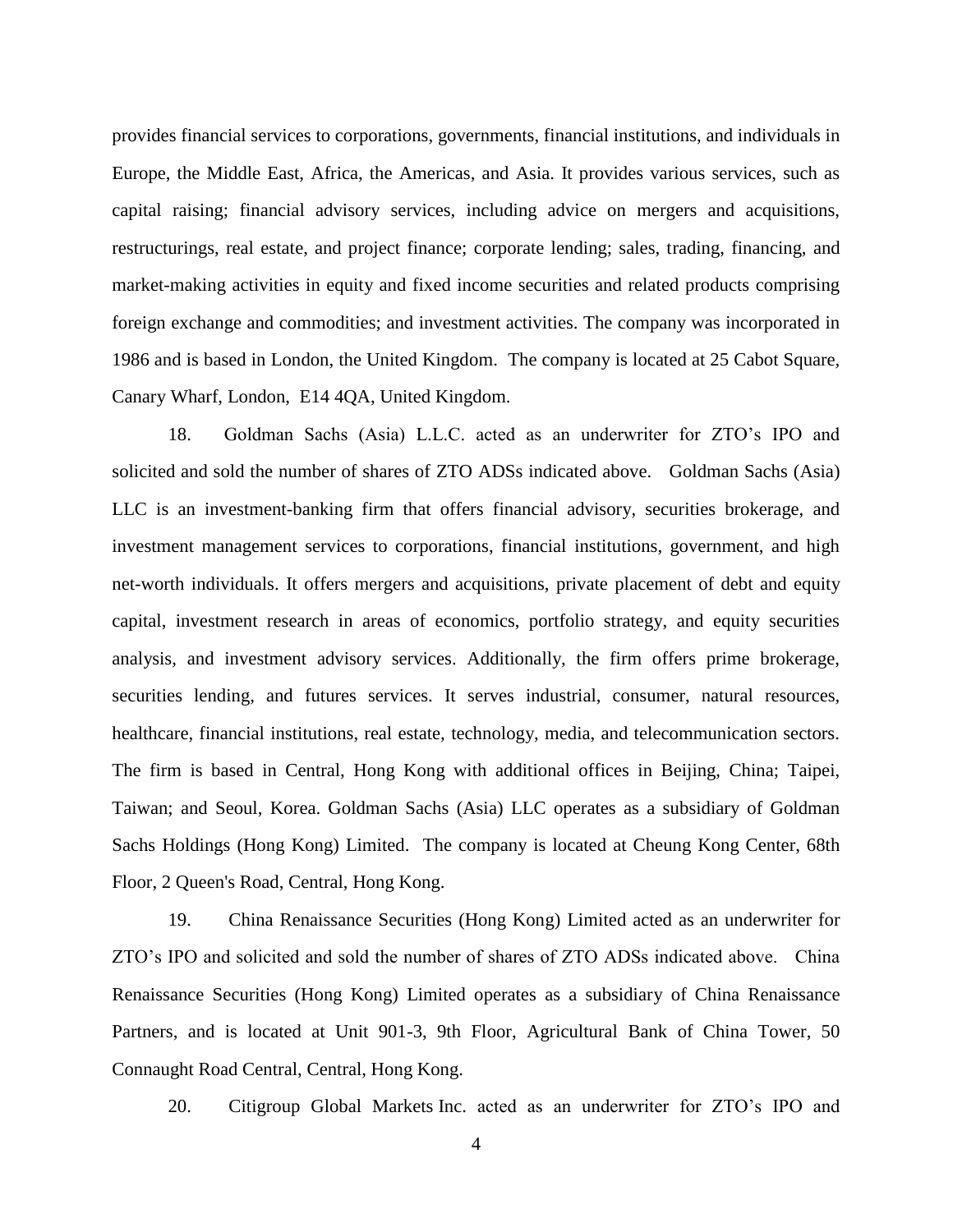solicited and sold the number of shares of ZTO ADSs indicated above. Citigroup Global Markets Inc. provides investment banking and financial advisory services. The firm offers equity and debt financing, asset transaction, private equity, underwriting, institutional sales and trading, and mergers and acquisitions advisory services. Citigroup Global Markets Inc. was formerly known as Salomon Smith Barney Inc. and changed its name in April 2003. The firm is based in New York, New York. Citigroup Global Markets Inc. operates as a subsidiary of Citigroup Financial Products Inc. The company is located at 390-388 Greenwich Street, New York, NY 10013-2396.

21. Credit Suisse Securities (USA) LLC acted as an underwriter for ZTO's IPO and solicited and sold the number of shares of ZTO ADSs indicated above. Credit Suisse Securities (USA) LLC operates as an investment bank in the United States. Its businesses include securities underwriting, sales and trading, investment banking, private equity, alternative assets, financial advisory services, investment research, and asset management. The company offers services in investment banking, capital markets, and financial services segments for institutional, corporate, government, and high net worth clients. Credit Suisse Securities (USA) LLC was formerly known as Credit Suisse First Boston Corporation. The company was formed in 1997 and is based in New York, New York. Credit Suisse Securities (USA) LLC operates as a subsidiary of Credit Suisse (USA), Inc. The company is located at 11 Madison Avenue, 24th Floor, New York, NY 10010.

22. J.P. Morgan Securities LLC acted as an underwriter for ZTO's IPO and solicited and sold the number of shares of ZTO ADSs indicated above. The company is an investment bank and is located at 277 Park Avenue, New York, NY 10172.

23. The Underwriter Defendants are liable for the false and misleading statements in the Registration Statement because: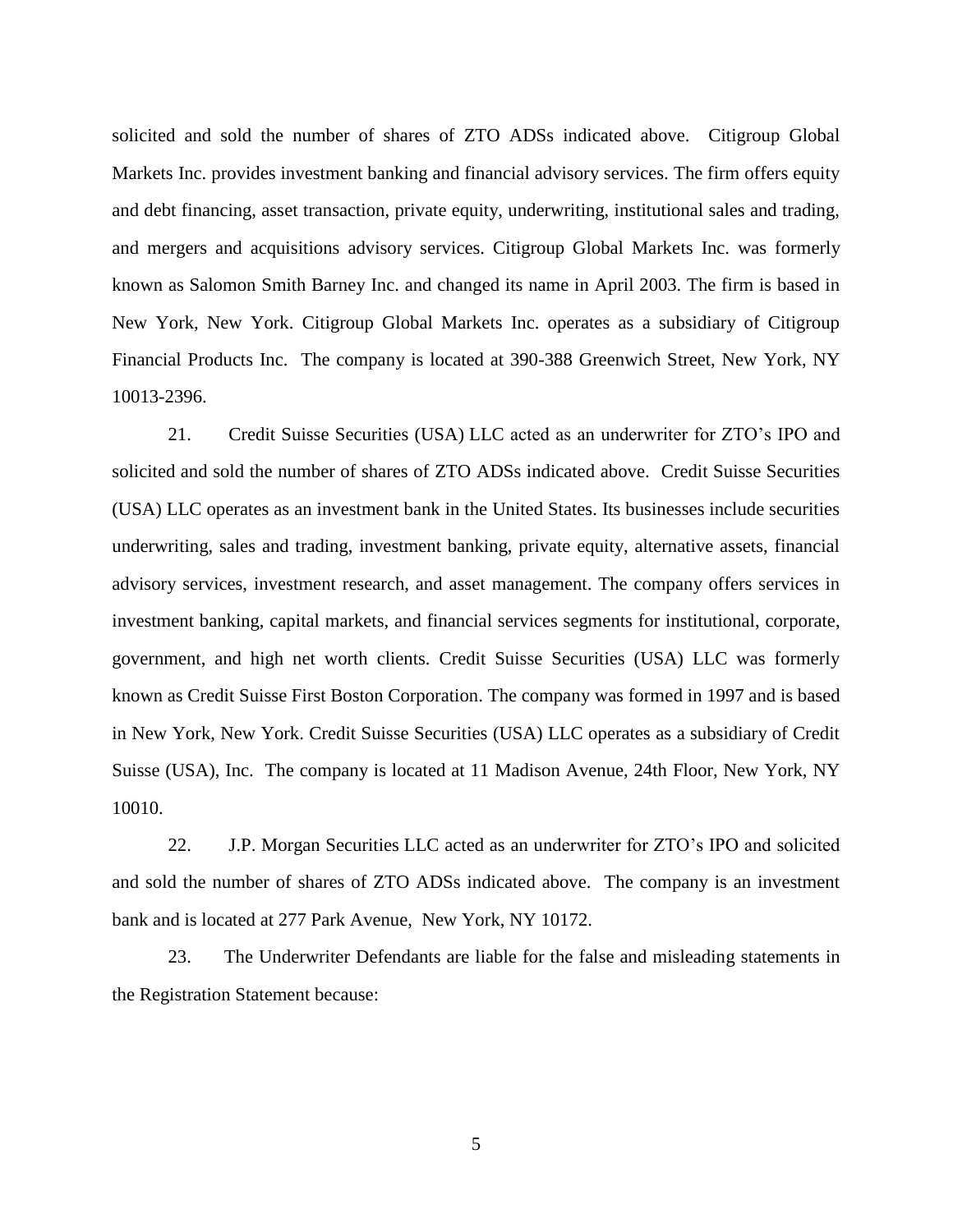A. The Underwriter Defendants assisted ZTO and the Individual Defendants in planning the IPO and were required to conduct an adequate and reasonable investigation into the business and operations of ZTO – a process known as a "due diligence" investigation. The Underwriter Defendants were required to conduct a diligence investigation in order to participate in the IPO. During the course of their "due diligence investigation" the Underwriter Defendants had continual access to confidential corporate information concerning ZTO's operations and financial prospects.

B. In addition to availing themselves of virtually unlimited access to internal corporate documents, agents of the Underwriter Defendants met with ZTO's lawyers, management and top executives and engaged in "drafting sessions" between at least June 2016 and October 2016. During these sessions, the Underwriter Defendants, ZTO, and/or the Individual Defendants made joint decisions regarding: (i) the terms of the IPO, including the price at which ZTO ADSs would be sold to the public; (ii) the strategy to best accomplish the IPO; (iii) the information to be included in the Registration Statement; and (iv) what responses would be made to the SEC in connection with its review of the Registration Statement. As a result of those constant contacts and communications between the Underwriter Defendants' representatives and ZTO's management and top executives, the Underwriter Defendants knew of, or in the exercise of reasonable care should have known of, ZTO's existing problems as detailed herein.

24. Defendants M. Lai, J. Lai, Wang, Hu, Lan, Liu, Wei and Guo are collectively referred to herein as the "Individual Defendants."

25. The Individual Defendants signed, or authorized the signing of, the Registration Statement (defined below).

26. Each of the Individual Defendants:

a. directly participated in the management of the Company;

b. was directly involved in the day-to-day operations of the Company at the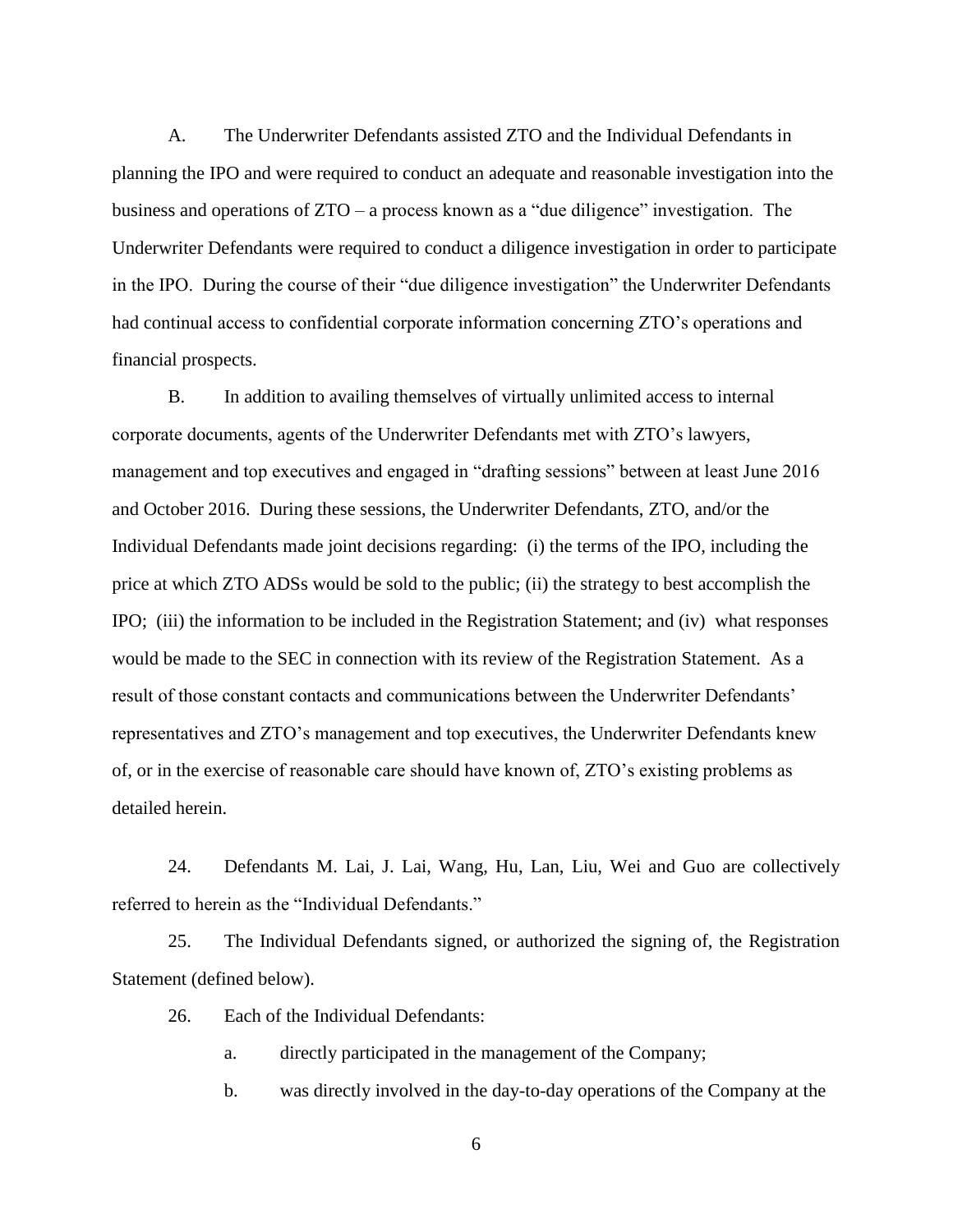highest levels;

c. was privy to confidential proprietary information concerning the Company and its business and operations;

d. was directly or indirectly involved in drafting, producing, reviewing and/or disseminating the false and misleading statements and information alleged herein;

e. was directly or indirectly involved in the oversight or implementation of the Company's internal controls;

f. was award of or recklessly disregarded the fact that the false and misleading statements were being issued concerning the Company; and/or

g. approved or ratified these statements in violation of the federal securities laws.

27. ZTO is liable for the acts of the Individual Defendants and its employees under the doctrine of *respondeat superior* and common law principles of agency because all of the wrongful acts complained of herein were carried out within the scope of their employment.

28. The scienter of the Individual Defendants and other employees and agents of the Company is similarly imputed to the Company under *respondeat superior* and agency principles.

29. The Company and Individual Defendants are collectively referred to herein as "Defendants."

## **SUBSTANTIVE ALLEGATIONS**

30. Pursuant to the Securities Act, Defendants are strictly liable for material misstatements in the Offering Materials issued in connection with the IPO. The Securities Act claims specifically exclude any allegations of fraud, knowledge, recklessness or scienter, do not "sound in fraud" and are based solely on strict liability and negligence.

#### **Background**

31. On September 30, 2016, ZTO filed a registration statement on Form F-1 with the SEC. On October 24, 2016, ZTO filed its final amendment to the Registration Statement, which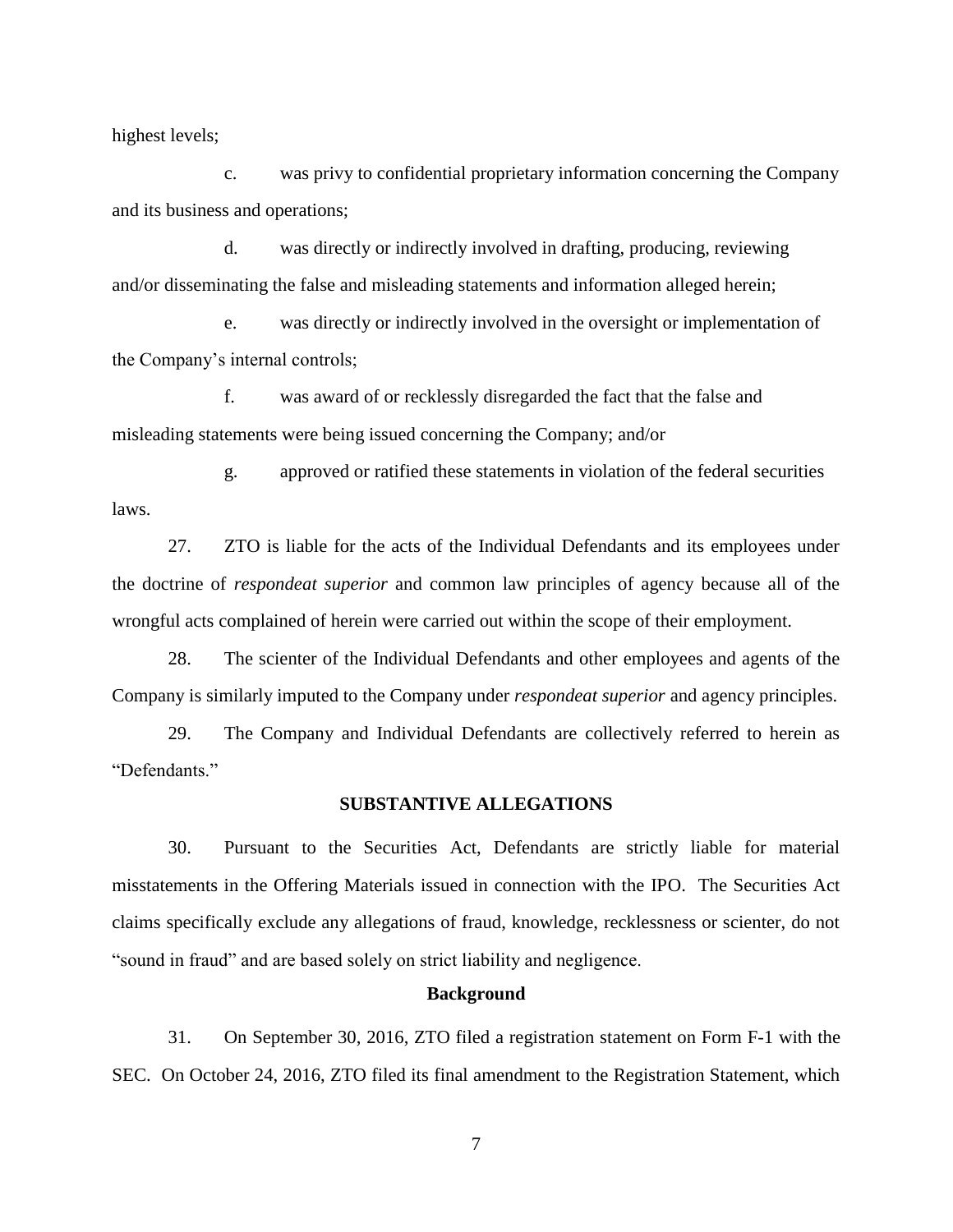registered over 82 million ZTO shares for public sale.

32. The Registration Statement contained a preliminary prospectus. The final prospectus was filed on October 28, 2016 (the "Prospectus"). The Registration Statement and the Prospectus are collectively referred to herein as the "Registration Statement."

33. The SEC declared the Registration Statement effective on October 26, 2016. ZTO priced the IPO at \$19.50 per share and filed the final Prospectus for the IPO, which forms part of the Registration Statement. Through the IPO, defendants issued and sold over 72 million ADSs, generating over \$1.36 billion for defendants.

## **Materially False and Misleading Statements**

34. The Registration Statement, signed by each of the Individual Defendants, stated

the following:

We have achieved superior profitability along with our rapid growth. Our operating margin, which is the ratio of our income from operations to revenues, in 2015 was 25.1%, which was one of the highest among the major publicly listed logistics companies globally.

\*\*\*

We operate a highly scalable network partner model, which we believe is best suited to support the significant growth of e-commerce in China. We leverage our network partners to provide pickup and last-mile delivery services, while we control the mission-critical line-haul transportation and sorting network within the express delivery service value chain. The network partner model is developed to reach and serve the Chinese ecommerce industry's fragmented and geographically dispersed merchant and consumer base and seasonal demand. It allows us to achieve strong operating leverage through minimizing fixed costs and capital requirements, consequently driving higher return on invested capital and equity.

35. The Company further stated the following in its Registration Statement regarding

its profit margins:

We have achieved significant growth and profitability. Our total parcel volume increased from 279 million in 2011 to 2,946 million in 2015 and from 1,185 million in the six months ended June 30, 2015 to 1,913 million in the same period in 2016. Our total parcel volume in the nine months ended September 30, 2016 was 3,015 million compared to 1,917 million in the same period in 2015. Our revenues increased from RMB3.9 billion in 2014 to RMB6.1 billion (US\$915.8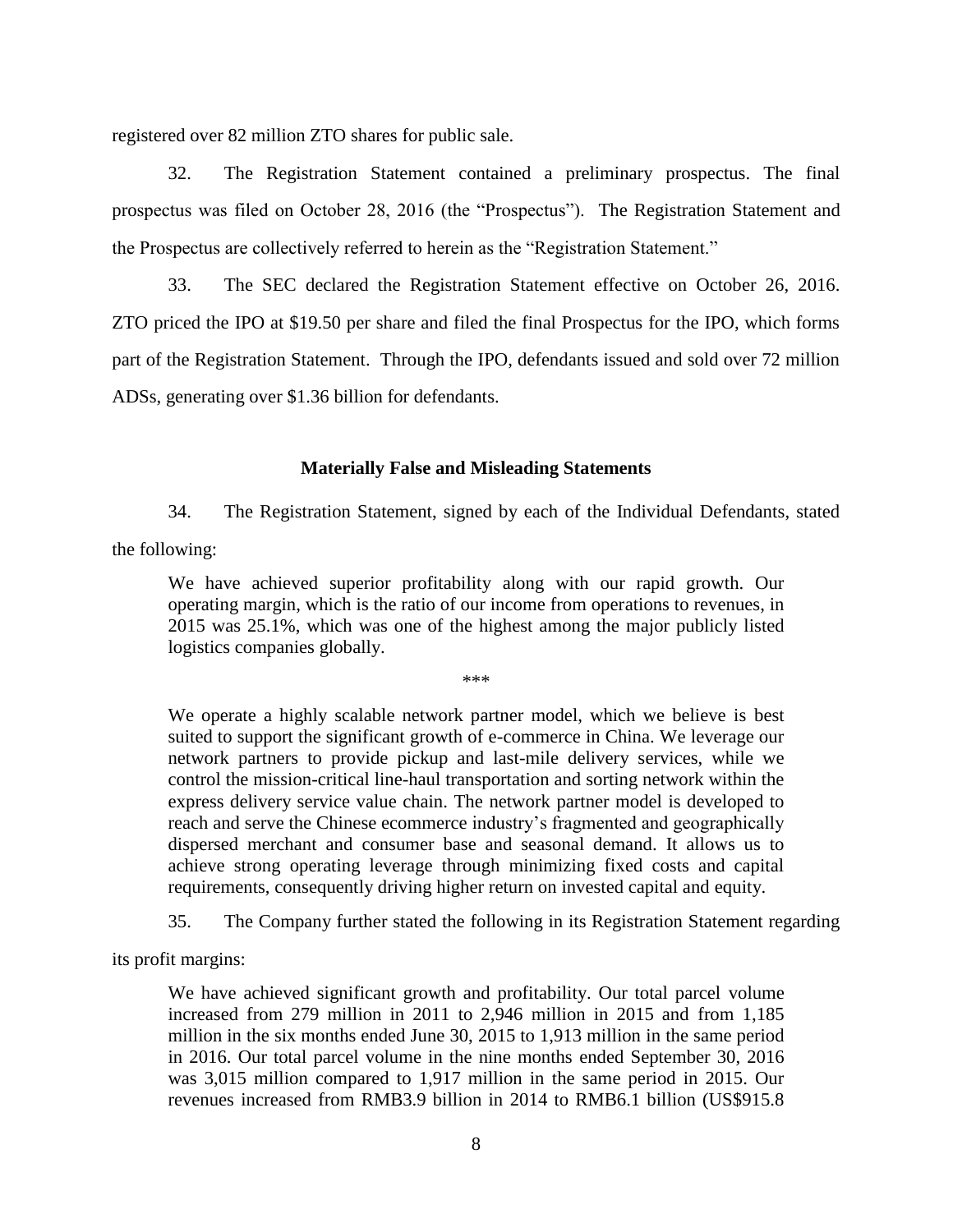million) in 2015 and from RMB2.5 billion in the six months ended June 30, 2015 to RMB4.2 billion (US\$638.8 million) in the same period in 2016. We generated operating profit of RMB600.3 million and RMB1.5 billion (US\$230.1 million) and our operating profit margin was 15.4% and 25.1% in 2014 and 2015, respectively. We generated operating profit of RMB579.9 million and RMB1.1 billion (US\$159.0 million) and our operating profit margin was 23.3% and 24.9% in the six months ended June 30, 2015 and 2016, respectively.

36. The Company further stated the following in its Registration Statement regarding its "network partners":

During 2014 and 2015, we acquired the express delivery business and assets of selected network partners in exchange for cash and/or our ordinary shares in order to optimize our nationwide network.

37. The statements contained in ¶¶ 34-36 were materially false and/or misleading because they misrepresented and failed to disclose the following adverse facts pertaining to the Company's business, operations and prospects, which were known to Defendants or recklessly disregarded by them. Specifically, Defendants made false and/or misleading statements and/or failed to disclose that ZTO was improperly inflating its stated profit margins by keeping certain low-margin segments of its business out of its financial statements. ZTO used a system of "network partners" to handle lower-margin pickup and delivery services, while maintaining ownership of core hub operations. By keeping the "network partners" businesses off its own books, the Company was able to exaggerate its profit margins to investors.

38. In addition, pursuant to Item 303 of Regulation S-K (17 C.F.R. §229.303) and the SEC's related interpretive releases thereto, including any known trends, issuers are required to disclose events or uncertainties that have had, or are reasonably likely to cause, the registrant's financial information not to be indicative of future operating results. Any adverse events and/or uncertainties associated with ZTO's margins were reasonably likely to have a material impact on ZTO's profitability and, therefore, were required to be (but were not) disclosed in the Registration Statement under Item 303.

39. As of the date of the filing of this action, ZTO shares traded at approximately \$13.25.

40. As a result of Defendants' wrongful acts and omissions, and the precipitous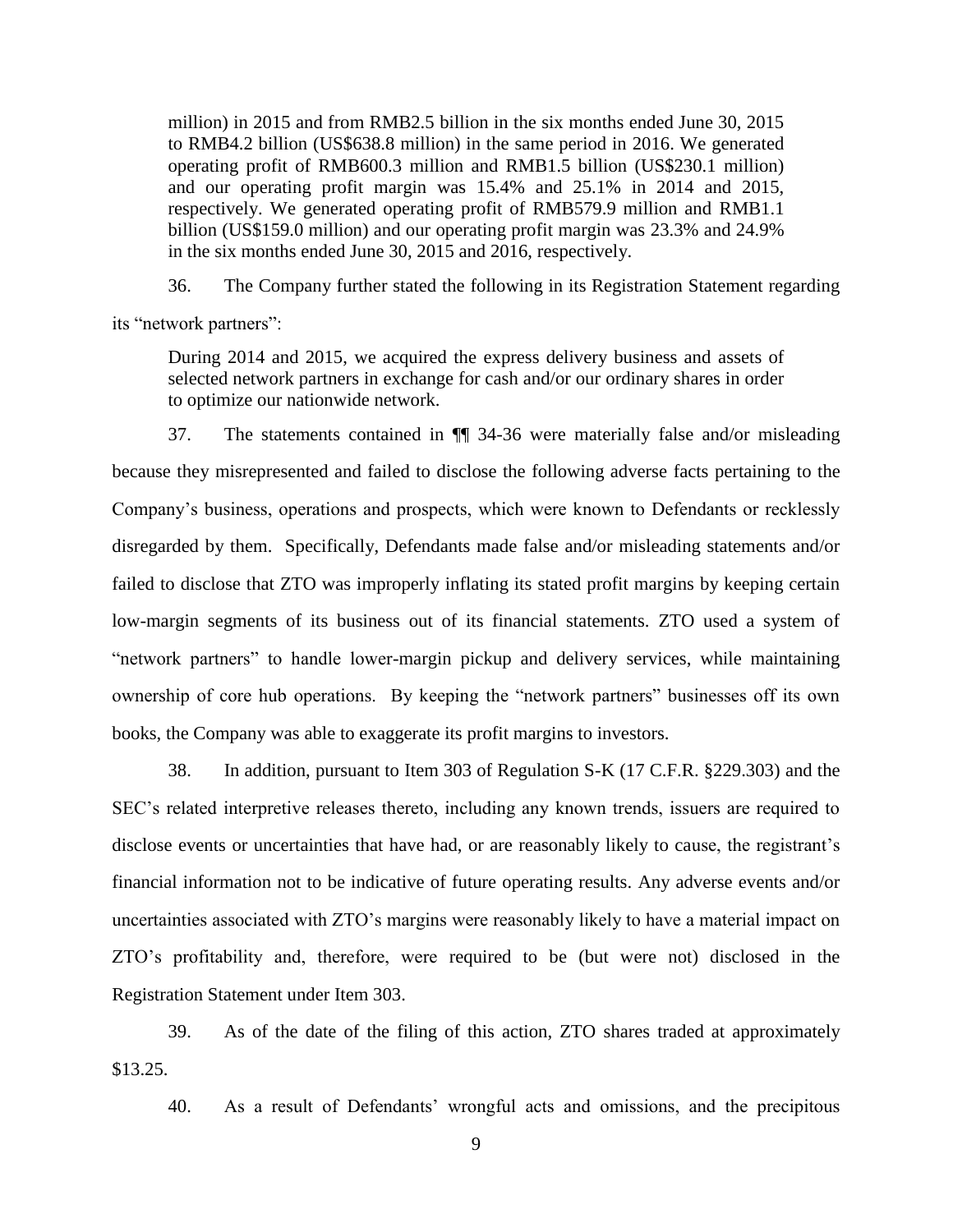decline in the market value of the Company's securities, Plaintiff and other Class members have suffered significant losses and damages.

# **PLAINTIFF'S CLASS ACTION ALLEGATIONS**

41. Plaintiff brings this action as a class action on behalf of a Class, consisting of all those who purchased ZTO pursuant or traceable to the Company's Registration Statement and who were damaged thereby (the "Class"). Excluded from the Class are Defendants, the officers and directors of the Company, at all relevant times, members of their immediate families and their legal representatives, heirs, successors or assigns and any entity in which Defendants have or had a controlling interest.

42. The members of the Class are so numerous that joinder of all members is impracticable. While the exact number of Class members is unknown to Plaintiff at this time and can only be ascertained through appropriate discovery, Plaintiff believes that there are thousands of members in the proposed Class. The proposed Class may be identified from records maintained by ZTO or its transfer agent and may be notified of the pendency of this action by mail, using the form of notice similar to that customarily used in securities class actions.

43. Plaintiff's claims are typical of the claims of the members of the Class, as all members of the Class are similarly affected by Defendants' wrongful conduct.

44. Plaintiff will fairly and adequately protect the interests of the members of the Class and has retained counsel competent and experienced in class and securities litigation.

45. Common questions of law and fact exist as to all members of the Class and predominate over any questions solely affecting individual members of the Class. Among the questions of law and fact common to the Class are:

a. whether the federal securities laws were violated by Defendants' acts as alleged herein;

b. whether the Registration Statement contained materially false and misleading statements and omissions; and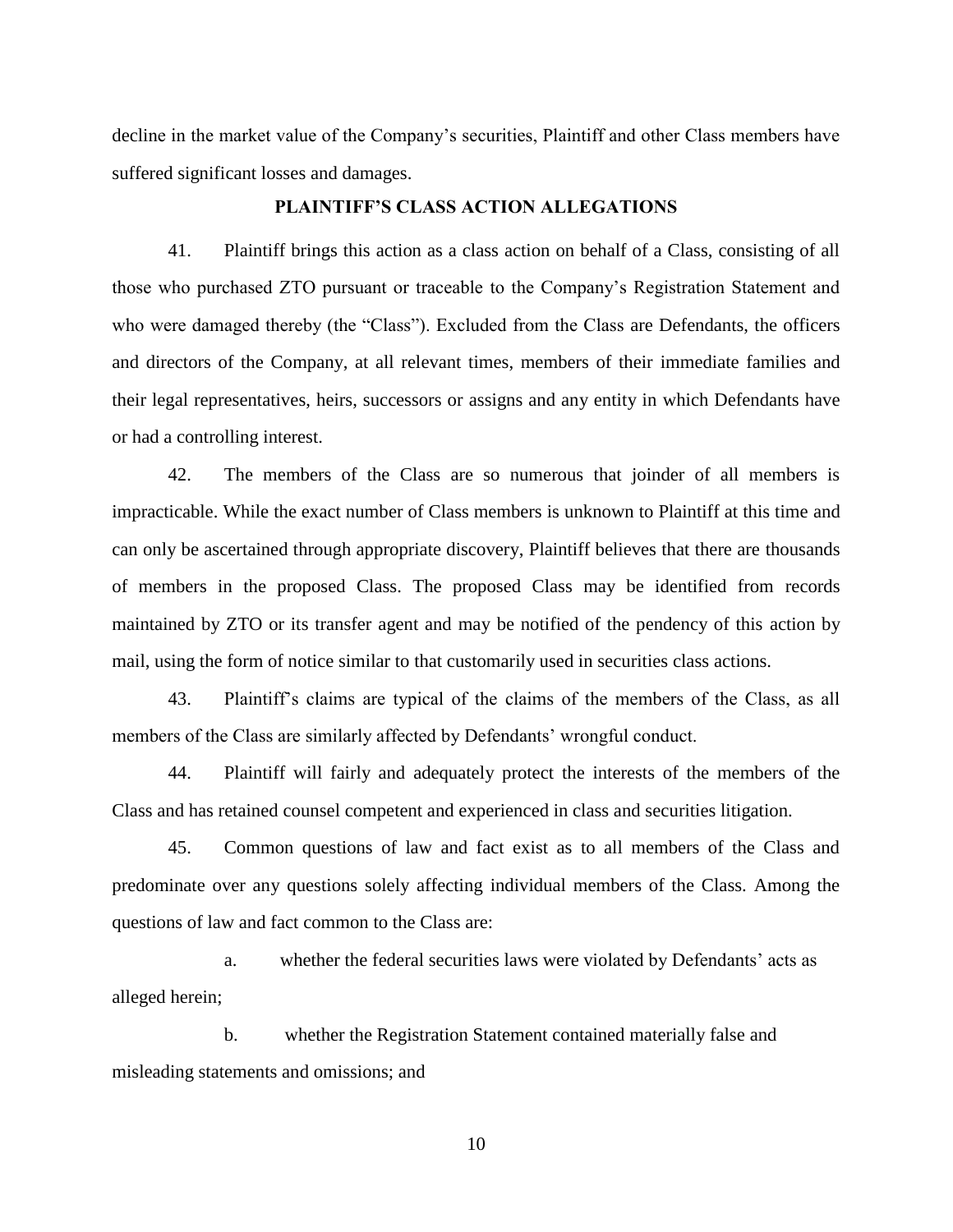c. Whether and to what extent Plaintiff and members of the Class have sustained damages, and the proper measure of damages.

46. A class action is superior to all other available methods for the fair and efficient adjudication of this controversy, since joinder of all members is impracticable. Furthermore, as the damages suffered by individual Class members may be relatively small, the expense and burden of individual litigation make it impossible for members of the Class to individually redress the wrongs done to them. There will be no difficulty in the management of this action as a class action.

#### **COUNT I**

# **Violations of Section 11 of the Securities Act Against All Defendants**

47. Plaintiff repeats and realleges each and every allegation contained above as if fully set forth herein.

48. This Claim is brought pursuant to Section 11 of the Securities Act, 15 U.S.C. §77k, on behalf of the Class, against each of the Defendants.

49. The Registration Statement was inaccurate and misleading, contained untrue statements of material facts, omitted facts necessary to make the statements made therein not misleading, and omitted to state material facts required to be stated therein.

50. Defendant ZTO is the issuer of the securities purchased by Plaintiff and the Class. As such, ZTO is strictly liable for the materially inaccurate statements contained in the Registration Statement and the failure of the Registration Statement to be complete and accurate.

51. The Individual Defendants each signed the Registration Statement. The Individual Defendants each had a duty to make a reasonable and diligent investigation of the truthfulness and accuracy of the statements contained in the Registration Statement. They had a duty to ensure that they were true and accurate, that there were no omissions of material facts that would make the Registration Statement misleading and that the document contained all facts required to be stated therein. In the exercise of reasonable care, the Individual Defendants should have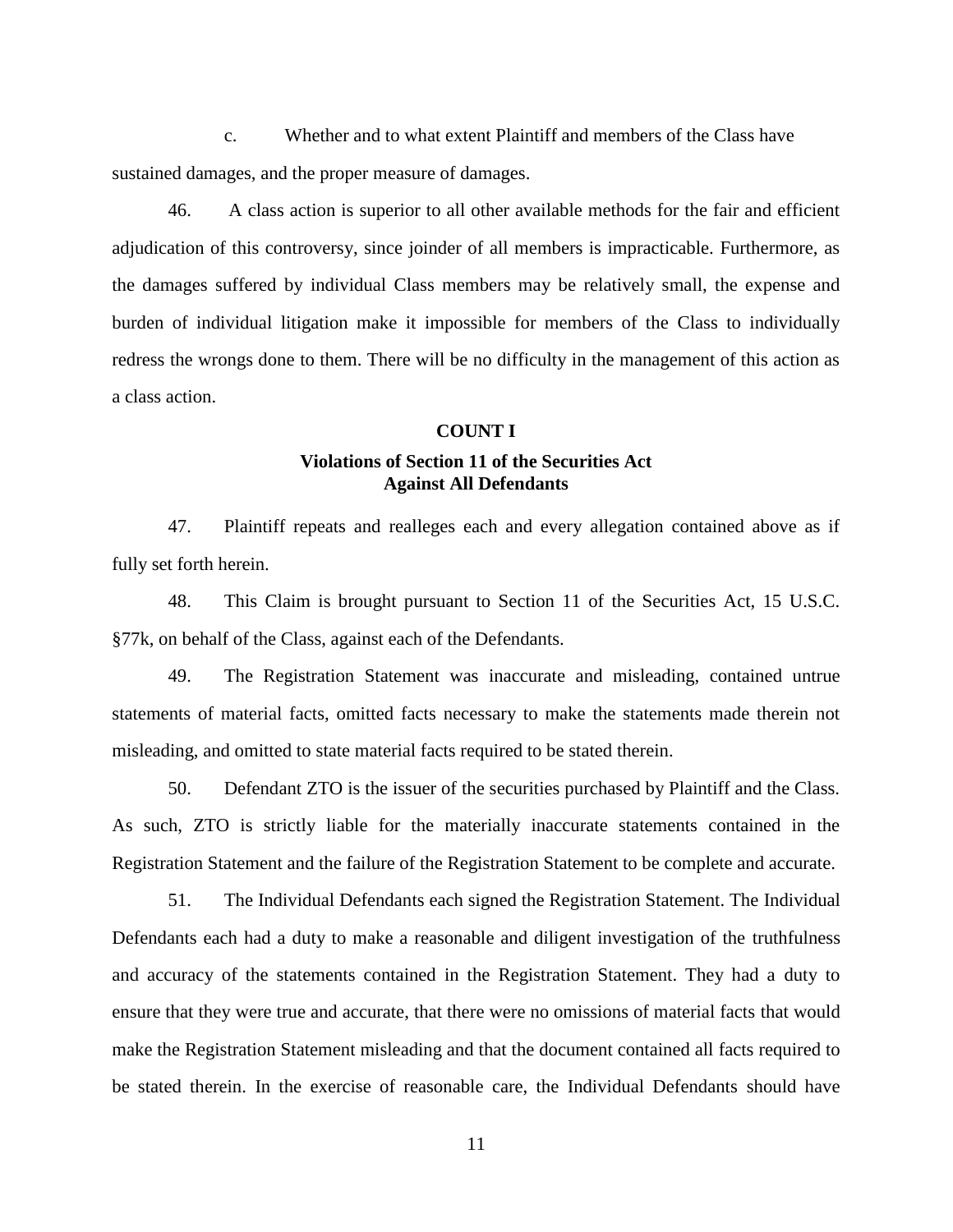known of the material misstatements and omissions contained in the Registration Statement and also should have known of the omissions of material fact necessary to make the statements made therein not misleading. As such, the Individual Defendants are liable to Plaintiff and the Class.

52. The Underwriter Defendants each served as underwriters in connection with the Offering. These Defendants each had a duty to make a reasonable and diligent investigation of the truthfulness and accuracy of the statements contained in the Registration Statement. They had a duty to ensure that they were true and accurate, that there were no omissions of material facts that would make the Registration Statement misleading, and that the documents contained all facts required to be stated therein. In the exercise of reasonable care, the Underwriter Defendants should have known of the material misstatements and omissions contained in the Registration Statement and also should have known of the omissions of material facts necessary to make the statements made therein not misleading. As such, the Underwriter Defendants are liable to Plaintiff and the Class.

53. By reason of the conduct herein alleged, each Defendant violated Section 11 of the Securities Act.

54. Plaintiff acquired ADS of ZTO in reliance on the Registration Statement and Prospectus and without knowledge of the untruths and/or omissions alleged herein. Plaintiff sustained damages and the price of ZTO's ADS declined substantially due to material misstatements in the Registration Statement and Prospectus.

55. This action was brought within one year after the discovery of the untrue statements and omissions and within three years of the date of the Offering.

56. By virtue of the foregoing, Plaintiff and the other members of the Class are entitled to damages under Section 11 as measured by the provisions of Section 11(e), from the Defendants and each of them, jointly and severally.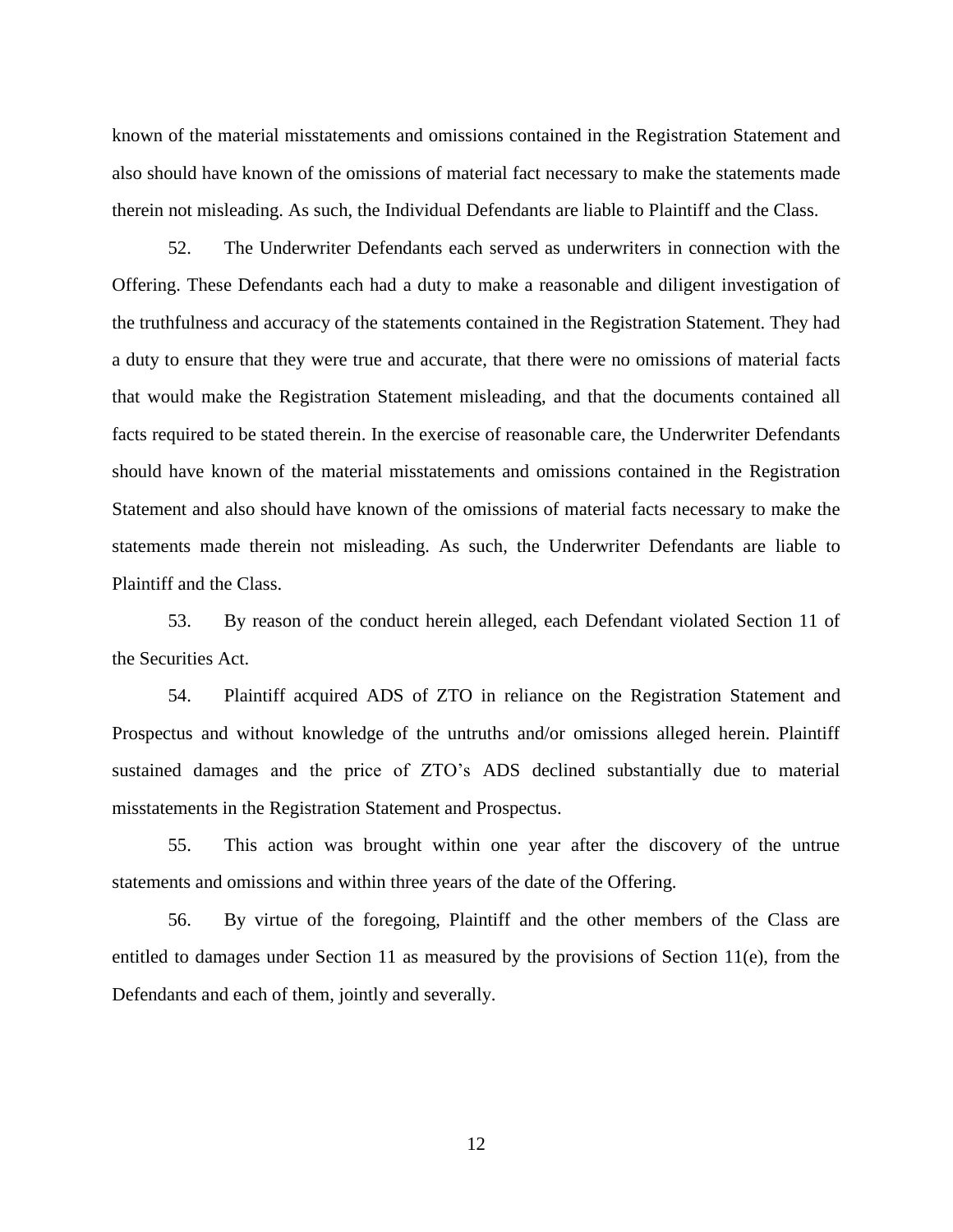# **SECOND CLAIM Violations of Section 12(a)(2) of the Securities Act Against All Defendants**

57. Plaintiff repeats and realleges each and every allegation contained above as if fully set forth herein.

58. Defendants were sellers and offerors and/or solicitors of purchasers of the ZTO securities offered pursuant to the Offering. Defendants issued, caused to be issued and signed the Registration Statement in connection with the Offering. The Registration Statement was used to induce investors, such as Plaintiff and the other members of the Class, to purchase ZTO securities.

59. The Registration Statement contained untrue statements of material facts, omitted to state other facts necessary to make the statements made not misleading, and omitted material facts required to be stated therein. Defendants' actions of solicitation included participating in the preparation of the false and misleading Registration Statement.

60. Plaintiff and the other Class members did not know, nor could they have known, of the untruths or omissions contained in the Registration Statement.

61. The Defendants were obligated to make a reasonable and diligent investigation of the statements contained in the Registration Statement to ensure that such statements were true and that there was no omission of material fact required to be stated in order to make the statements contained therein not misleading. None of the Defendants made a reasonable investigation or possessed reasonable grounds for the belief that the statements contained in the Registration Statement were accurate and complete in all material respects. Had they done so, these Defendants could have known of the material misstatements and omissions alleged herein.

62. By reason of the conduct alleged herein, defendants violated  $\S 12(a)(2)$  of the 1933 Act. As a direct and proximate result of such violations, plaintiff and the other members of the Class who purchased ZTO ADSs pursuant to the Prospectus sustained substantial damages in connection with their purchases of the ADSs. Accordingly, plaintiff and the other members of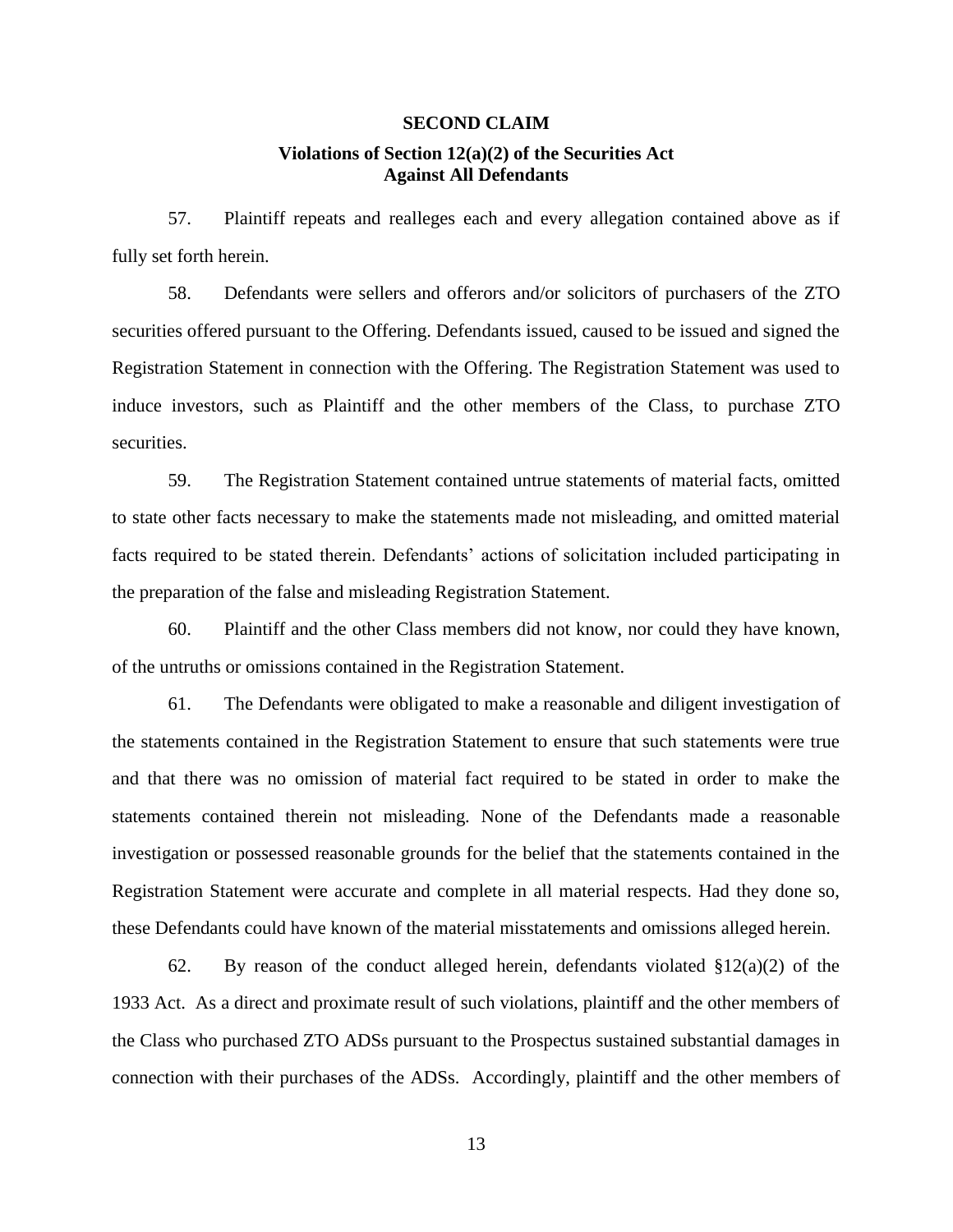the Class who hold ADSs issued pursuant to the Prospectus have the right to rescind and recover the consideration paid for their shares, and hereby tender their ADSs to defendants sued herein. Class members who have sold their ADSs seek damages to the extent permitted by law.

63. This claim was brought within one year after discovery of the untrue statements and omissions in the Registration Statement and within three years after ZTO securities were sold to the Class in connection with the Offering.

## **THIRD CLAIM**

# **Violations of Section 15 of the Securities Act Against ZTO and the Individual Defendants**

64. Plaintiff repeats and realleges each and every allegation contained above as if fully set forth herein.

65. The Individual Defendants acted as controlling persons of ZTO within the meaning of §15 of the Securities Act. By reason of their ownership, senior management positions and/or directorships at the Company, as alleged above, these Defendants, individually and acting pursuant to a common plan, had the power to influence, and exercised the same, to cause ZTO to engage in the conduct complained of herein. The Company controlled the Individual Defendants and all of ZTO's employees.

66. ZTO and the Individual Defendants were each culpable participants in the violations of §§11 and 12(a)(2) of the 1933 Act alleged in the First and Second Causes of Action above, based on their having signed or authorized the signing of the Registration Statement and having otherwise participated in the process which allowed the IPO to be successfully completed.

67. By reason of such wrongful conduct, the Individual Defendants and ZTO are liable pursuant to §15 of the Securities Act. As a direct and proximate result of the wrongful conduct, Class members suffered damages in connection with their purchases of the Company's securities.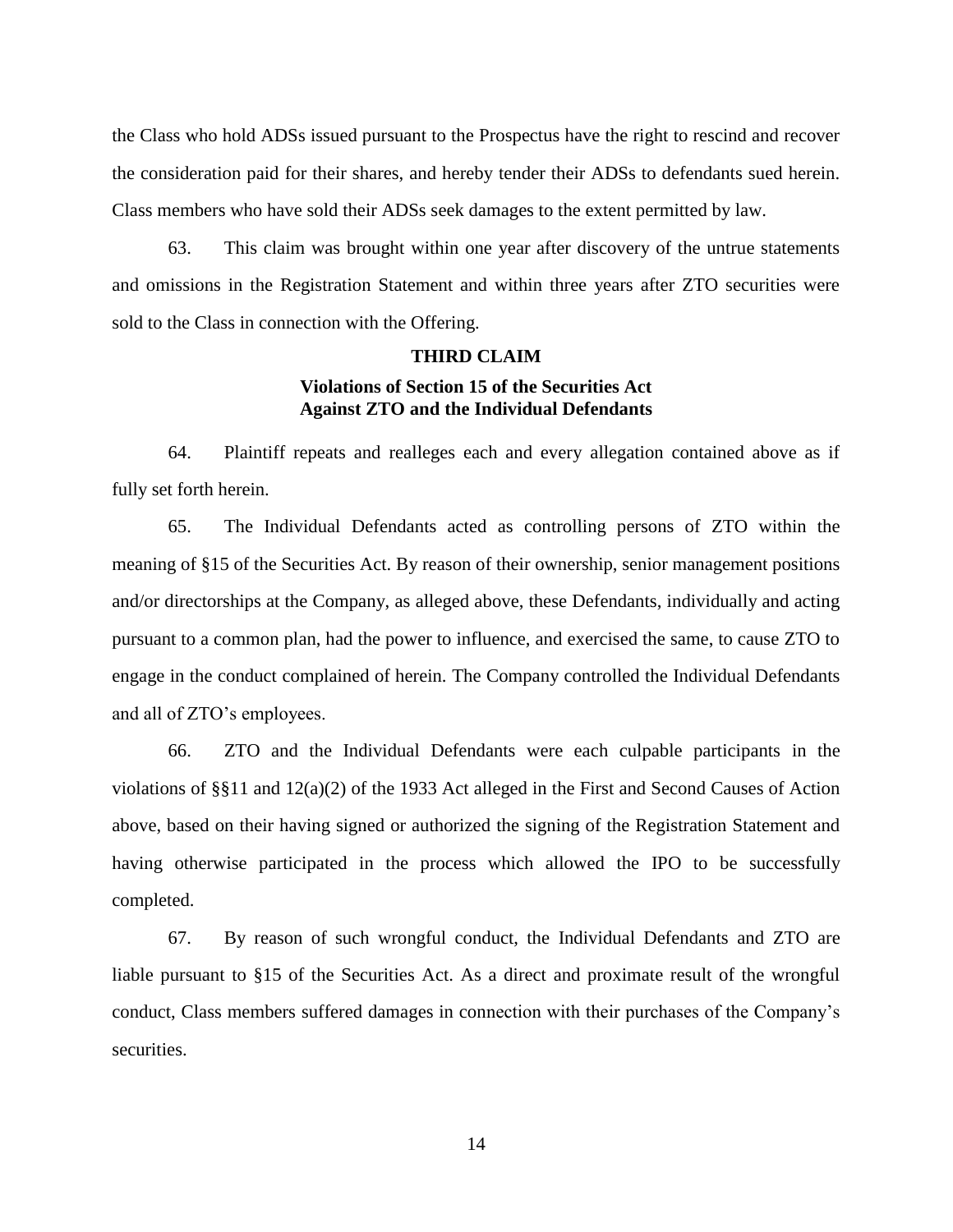## **REQUEST FOR RELIEF**

WHEREFORE, Plaintiff prays for judgment as follows:

C. declaring this action to be a proper class action pursuant and certifying Plaintiff as Class representative;

D. awarding Plaintiff and other members of the Class compensatory damages;

E. awarding Plaintiff and other members of the Class rescission on their  $$12(a)(2)$ claims;

F. awarding Plaintiff and other members of the Class pre-judgment and post-judgment interest, as well as reasonable attorneys' fees, expert witness fees, and other costs and disbursements; and

G. awarding Plaintiff and other members of the Class any other relief that the Court may deem just and proper.

# **JURY TRIAL DEMANDED**

Plaintiff hereby demands a trial by jury on all issues.

Dated: August 2017 Respectfully submitted,

WOLF HALDENSTEIN ADLER FREEMAN & HERZ LLP Fred T. Isquith

> /s Fred T. Isquith Fred T. Isquith

270 Madison Avenue New York, New York 10016 Telephone: (212) 545-4600 Facsimile: (212) 686-0114 E-mail: fisquith@whafh.com

BOTTINI & BOTTINI, INC. Francis A. Bottini, Jr. 7817 Ivanhoe Avenue, Suite 102 La Jolla, California 92037 Telephone: (858) 914-2001 Facsimile: (858) 914-2002